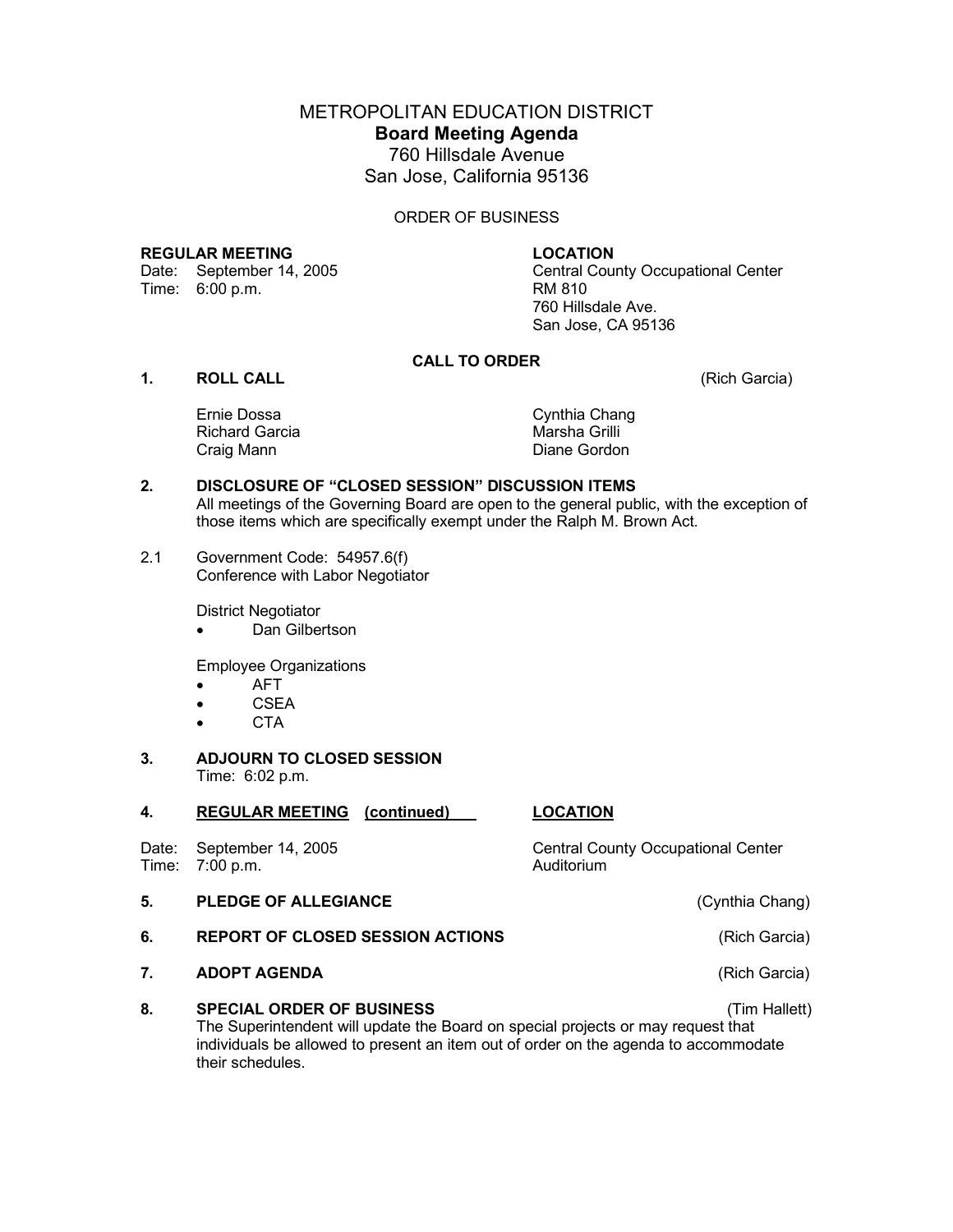# **9. PUBLIC PRESENTATIONS & REPORTS**

9.1 Public Comments (Rich Garcia)

This portion of the agenda provides an opportunity for members of the public to directly address the Governing Board on any item of interest to the public; however provisions of the Brown Act preclude any action being taken on any item not appearing on the posted agenda for action. Time limits allocated to the public testimony are 2 minutes for individuals and 5 minutes for organizations.

#### **10.0 APROVAL OF MINUTES** (Rich Garcia)

10.1 Action Item: Approval of Minutes of Regular Board Meeting, August 24, 2005.

# **11.0 CONSENT CALENDAR**

All matters listed under the Consent Calendar are considered by the Governing Board to be routine and will be enacted in one motion. There will be no discussion of these items prior to the time the Board considers the motion, unless members of the Board or the Superintendent request specific items to be discussed and/or removed from the Consent Calendar.

The Superintendent recommends approval of Consent Calendar items 11.1.1 through 11.3.1

**\* \* \* \* \* \* \* \* \* \* \* \* \* \* \* \* \* \* \* \***

# **11.1 BUSINESS AND FINANCIAL FUNCTIONS**

- 11.1.1 Action Item: Approve August Board Warrant Approval List (Paul Hay)
- RECOMMENDATION: That the Governing Board approve the following warrant registers: #92610601-#92610655, dated August 3, 2005; #92612550-#92612651, dated August 10, 2005; #92614094-#92614123, dated August 16, 2005; #92614980-#92615018, dated August 18, 2005; #92615896-#92615916, dated August 23, 2005; #92617100-#92617142, dated August 25, 2005; #92617846-#92617873, dated August 29, 2005; #92618453-#92618475, dated August 30, 2005.

### **(Budget Source: As indicated on Warrant Registers)**

11.1.2 Action Item: Items to be Surplused (Paul Hay)

RECOMMENDATION: That the Governing Board surplus the miscellaneous exercise equipment that is no longer used by the district.

### **11.2 PERSONNEL**

11.2.1 Action Item: Classified Personnel (Dan Gilbertson)

RECOMMENDATION: That the Governing Board approve the one regular election, three hourly elections, three assignment changes and two resignations.

11.2.2 Action Item: Certificated Personnel (Dan Gilbertson)

RECOMMENDATION: That the Governing Board approve the one new Contract Teacher (CTA) and ten hourly Certificated Teachers (AFT) for the 2005-06 school year.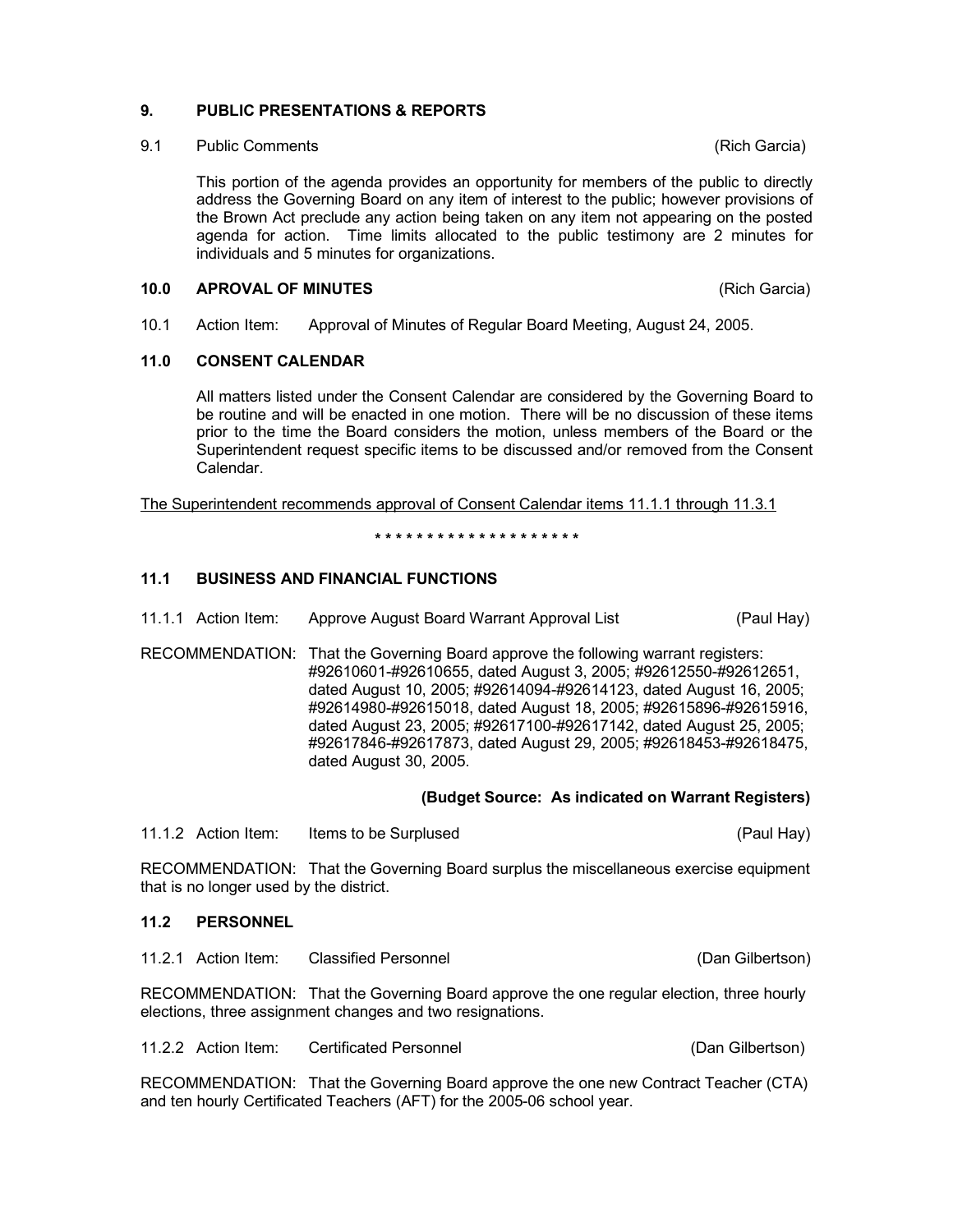### **11.3 INSTRUCTIONAL AND STUDENT FUNCTIONS**

(Suzi Glass)

11.3.1 Action Item: 2005-06 Renewal Agreement with First 5 Santa Clara County

RECOMMENDATION: That the Governing Board approve the Agreement between First 5 Santa Clara County and Metropolitan Education District.

**\* \* \* \* \* \* \* \* \* \* \* \* \* \* \* \* \* \* \* \***

#### **END OF CONSENT ITEMS**

### **12.0 INFORMATION ITEMS**

#### **END OF INFORMATION ITEMS**

### **13.0 ACTION ITEMS AND REPORTS**

13.0.1 Monthly Budget Update (Paul Hay) and the Cause of the Cause of the Cause of the Cause of the Cause of the Cause of the Cause of the Cause of the Cause of the Cause of the Cause of the Cause of the Cause of the Cause

RECOMMENDATION: That the Governing Board approve the budget changes included in the Monthly Budget Update for the period ended 8/31/05.

# **14.1 BOARD AND ADMINISTRATIVE FUNCTIONS**

(Tim Hallett)

14.1.1 Action Item: BB 9250, Remuneration and Reimbursement of Board Members

RECOMMENDATION: That the Governing Board discuss and carefully consider the issues as stated in the Board packet. If the Board approves this concept, the motion would be to amend BP 9250 as presented.

### **14.2 BUSINESS AND FINANCIAL FUNCTIONS**

14.2.1 Action Item: 2004-05 Unaudited Actual Financial Reports (Paul Hay)

RECOMMENDATION: That the Governing Board approve all 2004-05 interfund transfers, approve all fund balance designations and authorize the Superintendent to file the 2004-05 Unaudited Actual Financial Report with the Santa Clara County Superintendent of Schools.

### **14.3 PERSONNEL FUNCTIONS**

### **14.4 INSTRUCTIONAL AND STUDENT FUNCTIONS**

### **15.0 EXECUTIVE REPORT/ADMINISTRATIVE REPORTS**

Oral Report: At this time Assistant Superintendent Jan Dreier will report to the Board on departmental items of significance.

Oral Report: Superintendent Tim Hallett will have recent significant information to present to the Governing Board on topics not on the agenda.